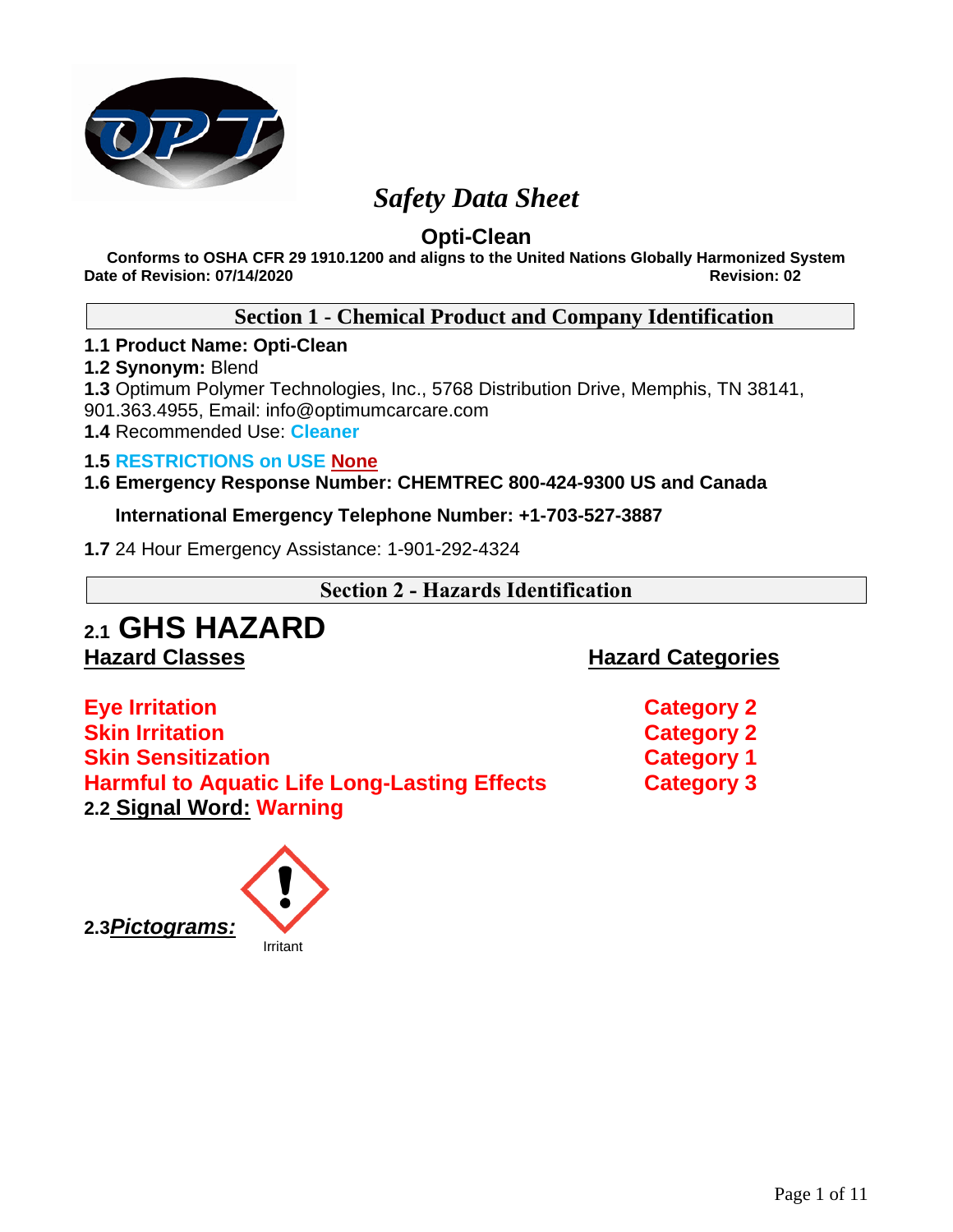**Conforms to OSHA CFR 29 1910.1200 and aligns to the United Nations Globally Harmonized System**

| <b>2.4 Hazard Statements</b>     |                                                                                                                                                                                                                                                                                                                                                              |
|----------------------------------|--------------------------------------------------------------------------------------------------------------------------------------------------------------------------------------------------------------------------------------------------------------------------------------------------------------------------------------------------------------|
| <b>PHYSICAL HAZARDS:</b>         | <b>None</b>                                                                                                                                                                                                                                                                                                                                                  |
| <b>HEALTH HAZARDS</b>            | <b>H315: Causes skin irritation</b><br>H317 May cause an allergic skin reaction<br>H319: Causes serious eye irritation                                                                                                                                                                                                                                       |
| <b>ENVIRONMENTAL HAZARDS:</b>    | H412: Harmful to Aquatic life long-lasting<br>effects                                                                                                                                                                                                                                                                                                        |
| <b>PRECAUTIONARY STATEMENTS:</b> | P102: Keep out of reach of children<br>P261: Avoid breathing mist<br>H272: Contaminated work clothing should not<br>be allowed out of the workplace<br>P264: Wash hands thoroughly after handling<br>P270: Do not eat, drink or smoke when using<br>this product<br>P280: Wear protective gloves or eye protection<br>P273: Avoid release to the environment |
| <b>RESPONSE STATEMENTS:</b>      | P302+P352: IF ON SKIN: Wash with plenty of<br>water<br>P305+P351: IF IN EYES: Rinse cautiously with<br>water for at least 15 minutes. If present, remove<br>contact lenses if easy to do so<br>P313+P332+P337: If skin or eye irritation<br>persists get medical attention<br>P362+P364: Take off contaminated clothing and<br>wash them before reuse        |
| <b>STORAGE STATEMENTS:</b>       | <b>None</b>                                                                                                                                                                                                                                                                                                                                                  |
| <b>DISPOSAL STATEMENTS:</b>      | P501: Dispose of content and container<br>following local, regional, national or<br>international regulations                                                                                                                                                                                                                                                |

**2.5** Hazards not otherwise classified (HNOC) or not covered by GHS: None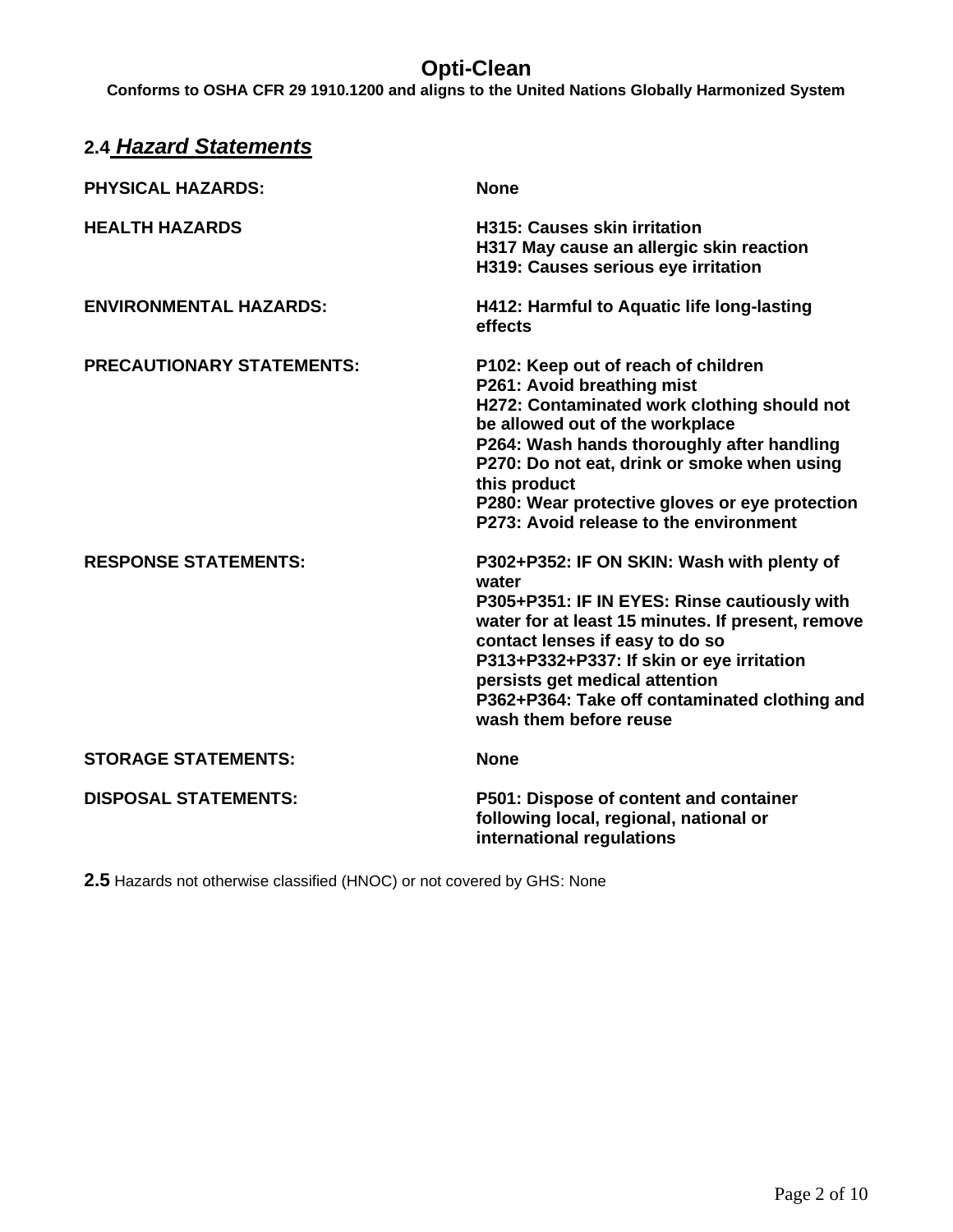## **Conforms to OSHA CFR 29 1910.1200 and aligns to the United Nations Globally Harmonized System**

## **Section 3 - Composition / Information on Ingredients**

## **3.1**

| CAS#          | $EC/$ List # | <b>Chemical Names</b>                                                                                                                                                               | Percent       | <b>GHS</b> Classification                                                                                                                                                                                                                                                                                                                                                                                                                             |
|---------------|--------------|-------------------------------------------------------------------------------------------------------------------------------------------------------------------------------------|---------------|-------------------------------------------------------------------------------------------------------------------------------------------------------------------------------------------------------------------------------------------------------------------------------------------------------------------------------------------------------------------------------------------------------------------------------------------------------|
| N/A           | N/A          | Citrus Quat Fragrance allergens<br>5392-40-5 Citral<br>106-22-9 Citronellol<br>97-53-0 Eugenol<br>4602-84-0 Farnesol<br>106-24-1 Geraniol<br>5989-27-5 Limonene<br>78-70-6 Linalool | $0.5 - 1$     | Citral- Skin Irrit 2 H315, Skin Sens 1<br>H317<br>Citronellol, Skin Sens 1 H317<br>Eugenol- Skin Sens 1 H317, Eye<br><b>Irrit.2A H319</b><br>Farnesol: Skin Irrit. 2H315, Skin Sens.<br>1 H317<br>Geraniol: Flam Liq. 4 H227, Skin Irrit.<br>2 H315, Eye Dam. 1 H318, Skin Sens.<br>1 H317<br>Limonene- Flam. Liq. 3 H226 Skin<br>Irrit. 2 H315, Skin Sens. 1 H317,<br>Aquatic Acute 1 H400, Aquatic Chronic<br>1 H410<br>Linalool: Skin Sens. 1 H317 |
| 68604-75-1    | 614-644-0    | Fatty acids, coco, reaction<br>products with diethylenetriamine<br>and soya fatty acids, ethoxylated,<br>chloromethane-quaternized                                                  | $0.3 - 0.7$   | Acute Tox. 4 H302, Skin Irrit. 2<br>H315, Eye Dam. 1 H318, Aquatic<br>Chronic 3 H412                                                                                                                                                                                                                                                                                                                                                                  |
| 63148-62-9    | 613-156-5    | Dimethyl siloxane                                                                                                                                                                   | $0.2 - 1$     | Not classified                                                                                                                                                                                                                                                                                                                                                                                                                                        |
| 78330-21-9    | 934-084-3    | Alcohols, C11-14-iso-, C13-rich,<br>ethoxylated                                                                                                                                     | $0.2 - 1$     | Acute Tox. 4 H302, Eye Dam 1<br>H318                                                                                                                                                                                                                                                                                                                                                                                                                  |
| 107-41-5      | 203-489-0    | 2-methylpentane-2,4-diol                                                                                                                                                            | $.01 - .05$   | Skin Irrit. 2 H315, Eye Irrit.2 H319                                                                                                                                                                                                                                                                                                                                                                                                                  |
| 34590-94-8    | 252-104-2    | (2-methoxymethylethoxy)propanol                                                                                                                                                     | $.01 - .03$   | Not Classified                                                                                                                                                                                                                                                                                                                                                                                                                                        |
| 6440-58-0     | 229-222-8    | 1,3-bis(hydroxymethyl)-5,5-<br>dimethylimidazolidine-2,4-dione                                                                                                                      | $0.01 - 0.02$ | Acute Tox. 4 H302                                                                                                                                                                                                                                                                                                                                                                                                                                     |
| 107-07-3      | 203-459-7    | 2-chloroethanol                                                                                                                                                                     | $.005 - .05$  | Acute Tox, 2 H300, Acute Tox.1<br>H310, Acute Tox. 2 H330                                                                                                                                                                                                                                                                                                                                                                                             |
| $57 - 55 - 6$ | 200-338-0    | Propane-1,2-diol                                                                                                                                                                    | .0001-.0003   | Not Classified                                                                                                                                                                                                                                                                                                                                                                                                                                        |
| 7732-18-5     | 231-791-2    | Water                                                                                                                                                                               | 96.9-97.9     | Not Classified                                                                                                                                                                                                                                                                                                                                                                                                                                        |

**3.3 Trade Secret Provision and Chemical Concentration Disclosure:** Per OSHA and GHS Regulations, we have withheld specific percentages of the chemicals in this mixture. The chemical concentrations have been disclosed as a range and apply to the hazards as identified in this Safety Data Sheet.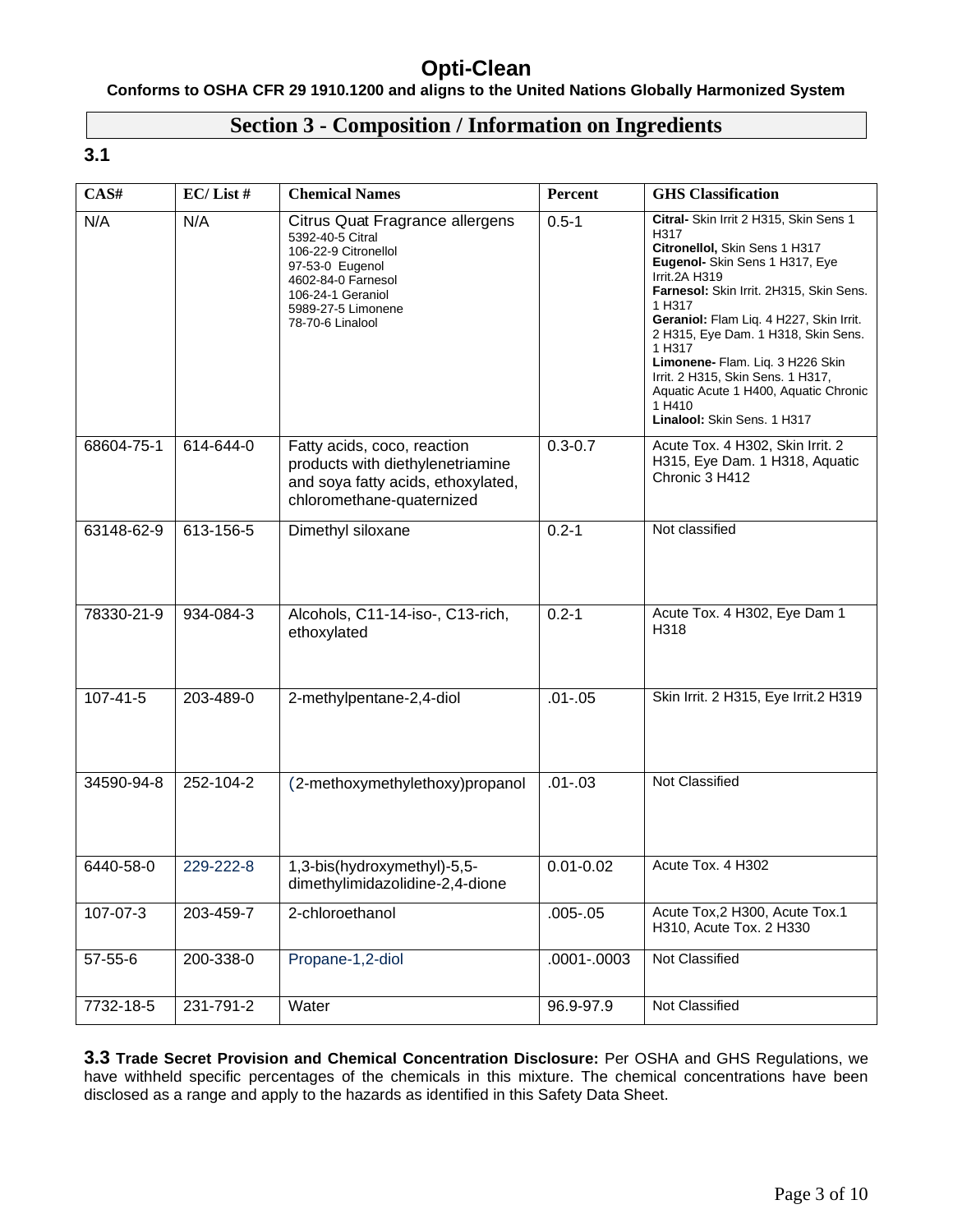#### **Conforms to OSHA CFR 29 1910.1200 and aligns to the United Nations Globally Harmonized System**

## **Section 4 - First Aid Measures**

**4.1 Eye:** Contact with the eyes can irritate. Symptoms may include discomfort or pain and redness.

**Eyes:** Flush eyes with plenty of water for at least 15 minutes, occasionally lifting the upper and lower eyelids. Get medical aid.

**4.2 Skin:** Contact can cause skin irritation.

**Skin:** Flush skin with plenty of soap and water for at least 15 minutes while removing contaminated clothing and shoes. Get medical aid immediately and wash clothing before reuse.

**4.3 Ingestion:** Causes headache, gastrointestinal pain, nausea.

**Ingestion:** Do NOT induce vomiting. Get medical aid immediately.

**4.4 Inhalation:** Can produce headaches, dizziness, nausea, and impaired vision.

**Inhalation:** Remove from exposure to fresh air immediately. If not breathing, give artificial respiration. If breathing is difficult and **IF TRAINED**, give oxygen. Get medical aid. Do NOT use mouth-to-mouth resuscitation without protection.

**4.5** *After first aid, get appropriate paramedic, or community medical support.* The severity of outcome following exposure may be more related to the time between exposure and treatment, rather than the amount of the exposure. Therefore, there is a need for rapid treatment of any exposure.

**4.6 Note to Physicians: If you determine that a medical emergency exists and the specific chemical identity is necessary for emergency or first-aid treatment, we will immediately disclose the specific chemical identity. Call CHEMTREC 800- 424-9300 or 703-527-3887. We will require a written statement of need and confidentiality agreement, per OSHA's Trade Secret Regulations as soon as circumstances permit. In non-emergency situations, we will, upon written request, disclose a specific chemical identity.**

## **Section 5 - Fire-Fighting Measures**

**5.1 General Fire Hazards:** Use water to cool containers exposed to fire.

**5.2 Hazardous Combustion Products:** Avoid fumes of burning products.

**5.3 Extinguishing Media:** Carbon dioxide, dry chemical, foam.

**5.4 Fire Fighting Equipment/Instructions:** Firefighters should wear full-face, self-contained breathing apparatus, and impervious protective clothing. Firefighters should avoid inhaling any combustion products.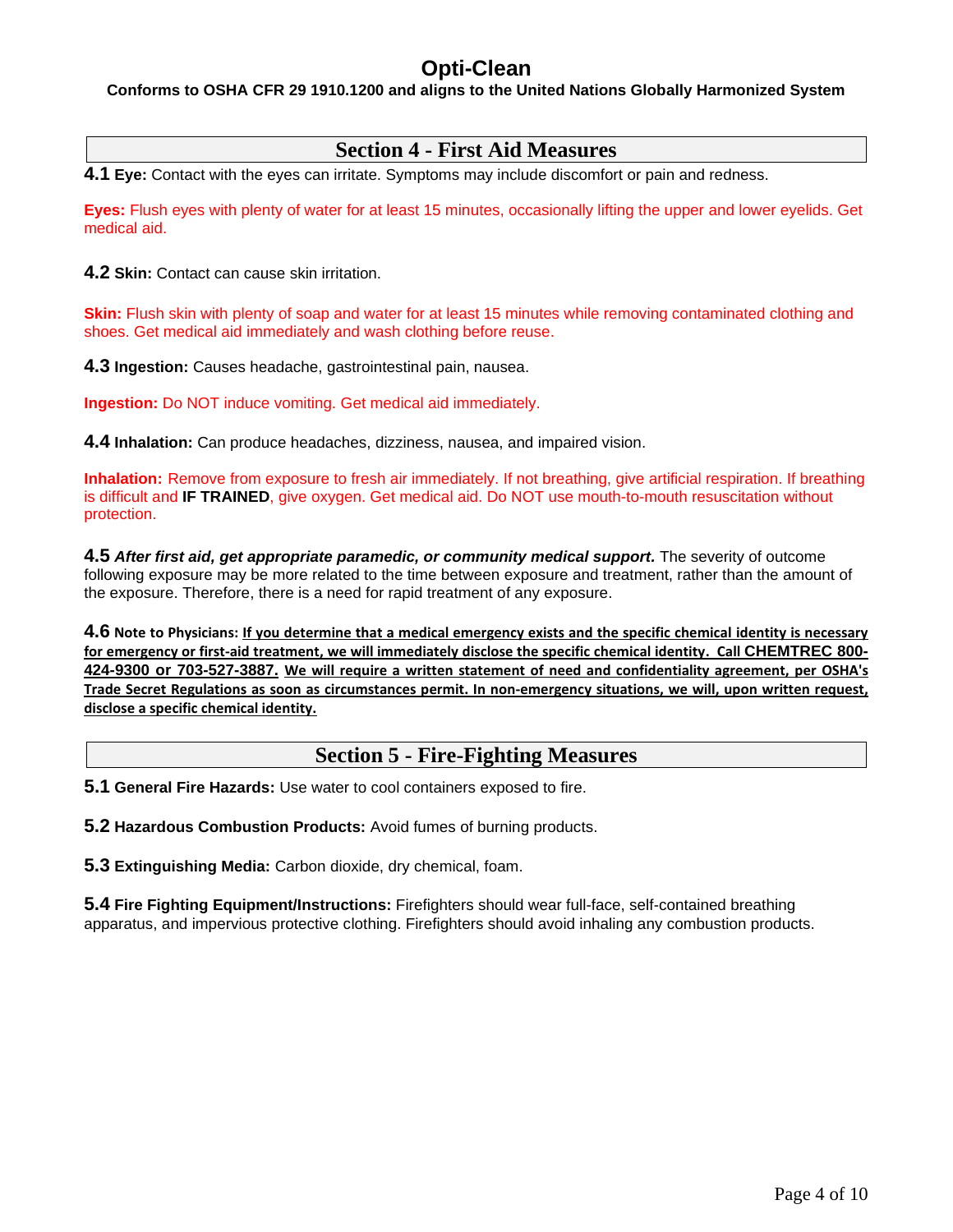**Conforms to OSHA CFR 29 1910.1200 and aligns to the United Nations Globally Harmonized System**

## **Section 6 - Accidental Release Measures**

**6.1 Spill /Leak Procedures:** Avoid breathing vapors.

**6.2 Spills:** Contain and collect spillage with absorbent material such as sand, earth, vermiculite, or diatomaceous earth and place in a container for disposal.

## **Section 7 - Handling and Storage**

**7.1 Handling Precautions:** Wash hands and exposed skin thoroughly after handling. Remove contaminated clothing and wash before reuse. Use with adequate ventilation. Avoid ingestion and contact with eyes, skin, or clothing. Avoid inhalation.

**7.2 Storage Requirements:** Keep container tightly closed. Store locked up in a well-ventilated place.

## **Section 8 - Exposure Controls / Personal Protection**

| 8.1                                                                                                                             |                  |                   |
|---------------------------------------------------------------------------------------------------------------------------------|------------------|-------------------|
| <b>Chemical Names</b>                                                                                                           | <b>ACGIH-TLV</b> | <b>OSHA - PEL</b> |
| Fatty acids, coco, reaction products with<br>diethylenetriamine and soya fatty acids,<br>ethoxylated, chloromethane-quaternized | Not Established  | Not Established   |
| Dimethyl siloxane                                                                                                               | None Shown       | None Shown        |
| Alcohols, C11-14-iso-, C13-rich, ethoxylated                                                                                    | None Shown       | None Shown        |
| 2-methylpentane-2,4-diol                                                                                                        | 25 ppm TWA       | 25 PPM TWA        |
| (2-methoxymethylethoxy)propanol                                                                                                 | 100 ppm TWA      | 100 ppm TWA       |
| 1,3-bis(hydroxymethyl)-5,5-                                                                                                     | None Shown       | None Shown        |
| dimethylimidazolidine-2,4-dione                                                                                                 |                  |                   |
| 2-chloroethanol                                                                                                                 | 1 ppm C          | 1ppm C            |
| Propane-1,2-diol                                                                                                                | 10mg/m3 TWA      | 10mg/m3 TWA       |

#### **8.2**

**ACGIH® = American Conference of Governmental Industrial Hygienists. TLV® = Threshold Limit Value. OSHA = US Occupational Safety and Health Administration. PEL = Permissible Exposure Limits.** 

**NOTE: TWA Means** "TWA is the employee's average airborne exposure in any 8-hour work shift of a 40-hour workweek which shall not be exceeded.

**C Means:** Maximum allowable human exposure **limit** for an airborne or gaseous substance, which is not to be exceeded even momentarily.

**8.3 Ventilation:** Provide general or local exhaust ventilation systems to maintain airborne concentrations below TLV/PELs. Local exhaust ventilation is preferred because it prevents contaminant dispersion into the work area by controlling it at its source.

**8.4 Contaminated Equipment:** Separate contaminated work clothes from street clothes and launder before reuse. Remove this material from your shoes and clean personal protective equipment.

#### **8.5 Personal protective equipment**

#### **8.5.1** Respiratory protection

Where risk assessment shows, air-purifying respirators are appropriate use a full-face respirator with multipurpose combination (US) or type AXBEK (EN 14387) respirator cartridges as a backup to engineering controls. If the respirator is the sole means of protection, use a full-face supplied-air respirator. Use respirators and components tested and approved under appropriate government standards such as NIOSH (US) or CEN (EU).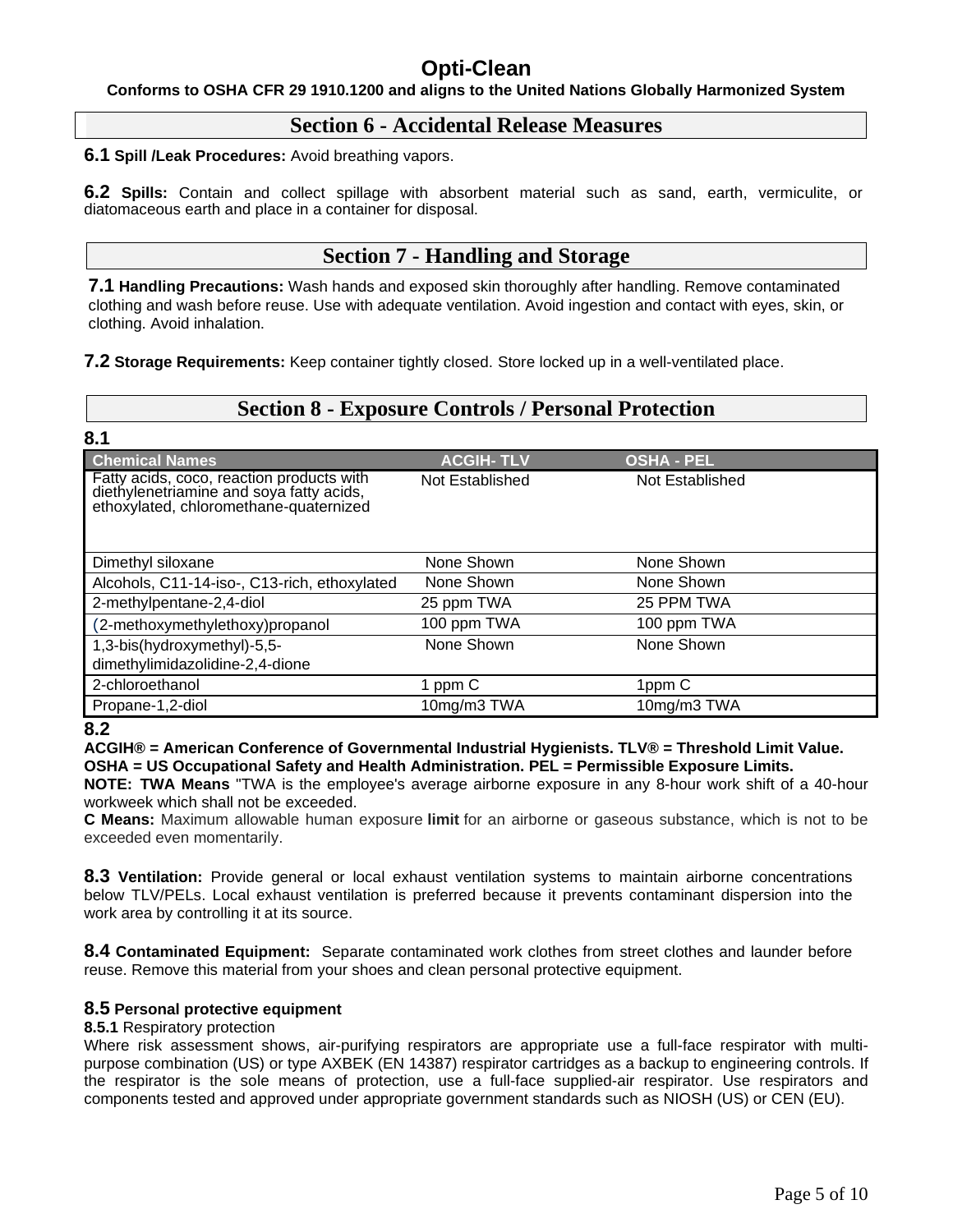#### **Conforms to OSHA CFR 29 1910.1200 and aligns to the United Nations Globally Harmonized System**

**8.5.2** Hand protection

Handle with gloves. Gloves must be inspected before use. Use proper glove removal techniques to avoid skin contact with this product. Dispose of contaminated gloves after use. Select gloves tested to the **ANSI/ISEA 105- 2011** or European EN374 Standard.

Full contact: Viton

Splash contact: Viton

Registered trademark of The Chemours Company FC, LLC.

#### **8.5.3** Eye protection

Safety glasses Use equipment for eye protection tested and approved under appropriate government standards such as NIOSH (US) or EN 166(EU).

#### **8.5.4** Skin and body protection

Impervious protective clothing, the type of protective equipment must be selected according to the concentration and amount of the dangerous substance at the specific workplace.

#### **8.6 Protective Clothing Pictograms**



## **Section 9 - Physical and Chemical Properties**

**9.1 Physical State:** Liquid **Appearance:** Milky White **Odor:** Mild **Vapor Pressure:** Not Available **Vapor Density (Air=1):** 1.02 **Specific Gravity (H<sub>2</sub>O=1,):** 1.00 **Relative Density:** Not Available **Odor Threshold:** Not Available **Flammability (solid, gas):** Not Applicable **Evaporation rate:** Not Available **Partition coefficient octanol/water:** Not Available

**Water Solubility:** 100% **Flash Point:** Not Available **Boiling Point:** 212°F, (100 °C) **Freezing/Melting Point:** 32°F, 0 °C **LEL:** Not Available **UEL:** Not Available **Viscosity:** 10cps **Autoignition Temperature:** Not Available **Decomposition temperature:** Not Available **pH:** 6.5 -7.5 **Grams VOC less water:** 30g/l

## **Section 10 - Stability and Reactivity**

**10.1 Stability:** Stable under ordinary conditions of use and storage.

**10.2 Polymerization:** Hazardous polymerization has not been reported.

- **10.3 Chemical Incompatibilities:** Strong oxidizing agents.
- **10.4 Hazardous Decomposition Products:** Carbon monoxide.
- **10.5 Conditions to Avoid:** Avoid freezing.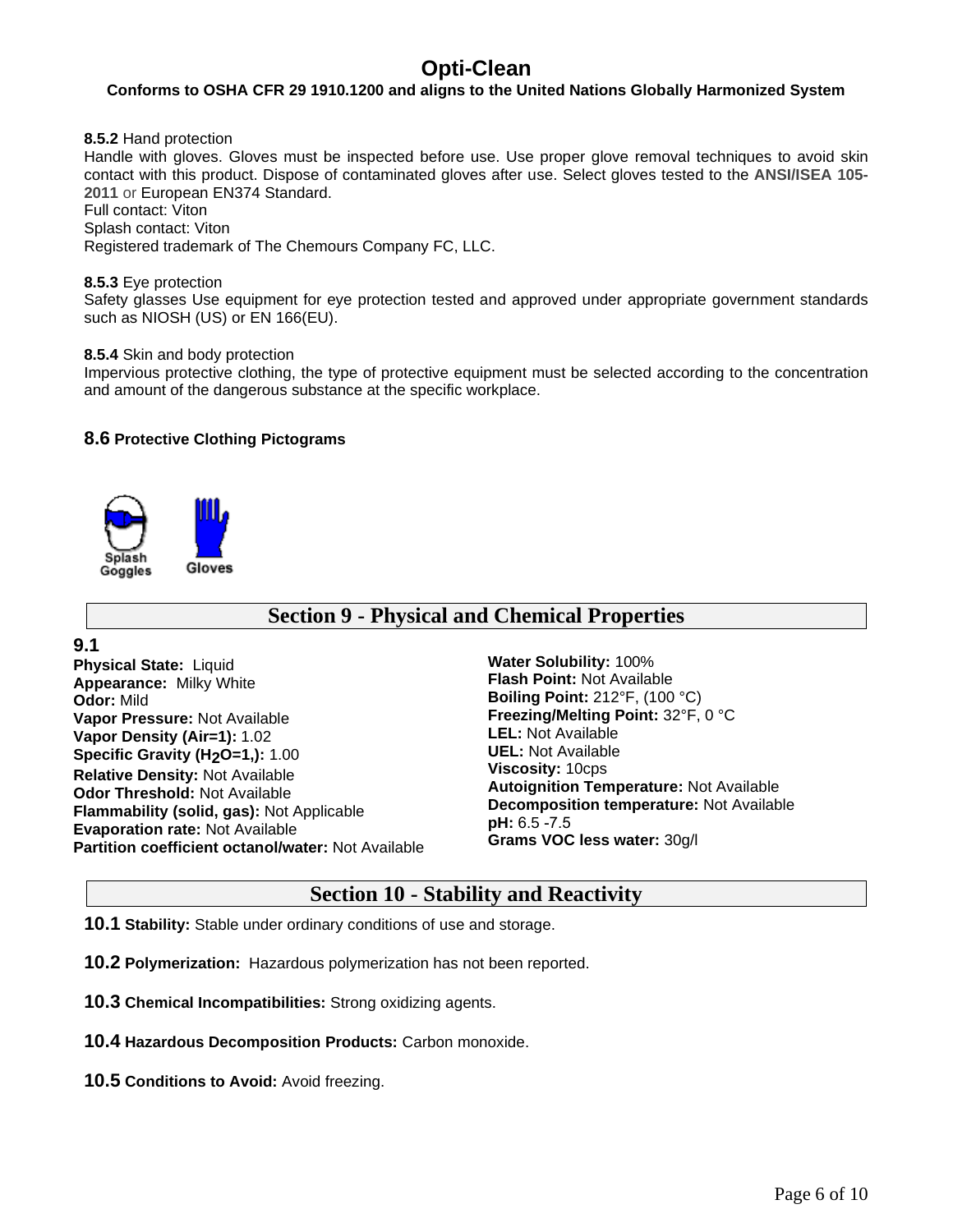**Conforms to OSHA CFR 29 1910.1200 and aligns to the United Nations Globally Harmonized System**

## **Section 11- Toxicological Information**

## **11.1**

Acute Toxicity Estimate for this blend (ATE)

ATE (Oral): >5000 mg/kg. No indication of a significant effect on humans.

ATE (Dermal): No indication of a significant effect on humans.

ATE (Inhalation vapor/mist): No indication of a significant effect on humans.

**11.1.1** OECD Guideline Test results found in the European Chemical Agency Data Base shows that no components of this product to cause Oral Toxicity.

**11.11.2** OECD Guideline Test results found in the European Chemical Agency Data Base shows that no components of this product to be Inhalation Toxicity.

**11.11.3** OECD Guideline Test results found in the European Chemical Agency Data Base shows that no components of this product to Dermal Toxicity.

**11.2 Route of Entry:** Skin and Eye Contact

**11.3 Aspiration Hazard:** European Chemical Agency Data Base shows that no components of this product may be fatal if swallowed and enters airways.

**11.4 Mutagenicity:** OECD Guideline Test results found in the European Chemical Agency DataBase show no components of this product to cause genetic defects.

**11.5 Skin Corrosion/Irritation:** OECD Guideline Test results found in the European Chemical Agency Data Base shows that components of this product to cause skin irritation.

**11.6 Serious Eye Damage/Irritation:** OECD Guideline Test results found in the European Chemical Agency Data Base shows that components of this product to cause eye irritation.

**11.7 Reproductive toxicity:** OECD Guideline Test results found in the European Chemical Agency DataBase show no components of this product to cause damage to fertility or the unborn child.

**11.8 Skin Sensitization** OECD Guideline Tests results found in the European Chemical Agency DataBase show components of this product to cause skin sensitivity.

**11.9 Respiratory Sensitization** OECD Guideline Tests results found in the European Chemical Agency DataBase show no components of this product to cause respiratory sensitivity.

**11.10 Specific Target Organ Toxicity (Single Exposure):** Skin and Eyes.

**11.11 Target Organ Toxicity (Repeated Exposure):** Skin and Eyes.

**11.12 Signs and Symptoms:** Include discomfort or pain and redness.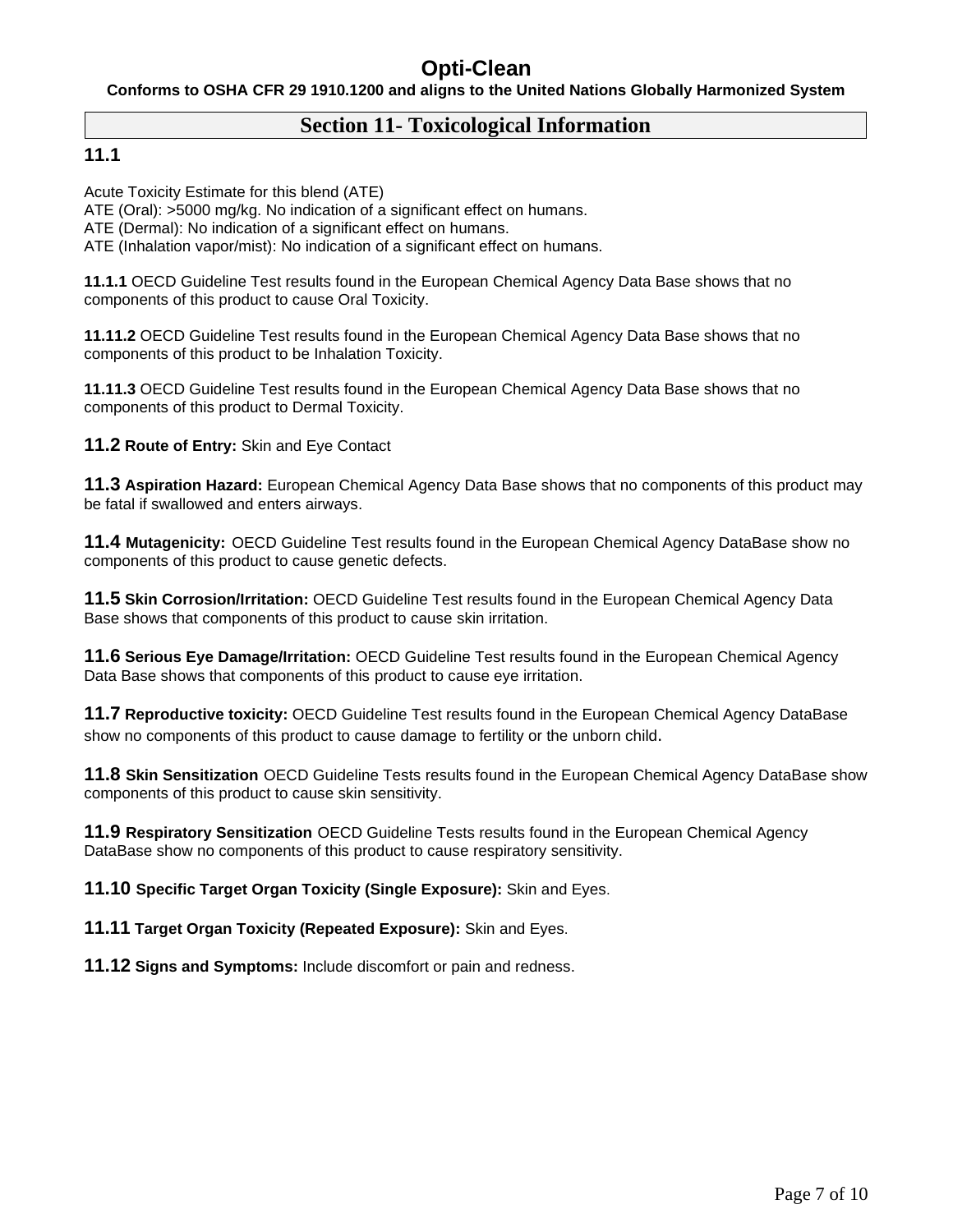## **Conforms to OSHA CFR 29 1910.1200 and aligns to the United Nations Globally Harmonized System**

**11.13 Carcinogenicity:** OECD Guideline Test results found in the European Chemical Agency Data Base shows that no components of this product to cause cancer.

| <b>Chemical Name</b>                          | <b>IARC</b>                                                                           | <b>ACGIH</b>                                                                          | <b>NTP</b>                                                                            | <b>OSHA</b>                                                                           |
|-----------------------------------------------|---------------------------------------------------------------------------------------|---------------------------------------------------------------------------------------|---------------------------------------------------------------------------------------|---------------------------------------------------------------------------------------|
| Fatty acids, soya, Me esters                  | No component of this                                                                  | No component of this                                                                  | No component of this                                                                  | No component of this                                                                  |
|                                               | product present at                                                                    | product present at                                                                    | product present at                                                                    | product present at                                                                    |
|                                               | levels greater than or                                                                | levels greater than or                                                                | levels greater than or                                                                | levels greater than or                                                                |
|                                               | equal to 0.1%                                                                         | equal to 0.1%                                                                         | equal to 0.1%                                                                         | equal to 0.1%                                                                         |
| Soybean oil, Me ester                         | No component of this                                                                  | No component of this                                                                  | No component of this                                                                  | No component of this                                                                  |
|                                               | product present at                                                                    | product present at                                                                    | product present at                                                                    | product present at                                                                    |
|                                               | levels greater than or                                                                | levels greater than or                                                                | levels greater than or                                                                | levels greater than or                                                                |
|                                               | equal to 0.1%                                                                         | equal to 0.1%                                                                         | equal to 0.1%                                                                         | equal to 0.1%                                                                         |
| Carnauba wax                                  | No component of this                                                                  | No component of this                                                                  | No component of this                                                                  | No component of this                                                                  |
|                                               | product present at                                                                    | product present at                                                                    | product present at                                                                    | product present at                                                                    |
|                                               | levels greater than or                                                                | levels greater than or                                                                | levels greater than or                                                                | levels greater than or                                                                |
|                                               | equal to 0.1%                                                                         | equal to 0.1%                                                                         | equal to 0.1%                                                                         | equal to 0.1%                                                                         |
| Propan-2-ol                                   | Not classifiable as<br>to carcinogenicity to<br>humans                                | No component of this<br>product present at<br>levels greater than or<br>equal to 0.1% | No component of this<br>product present at<br>levels greater than or<br>equal to 0.1% | No component of this<br>product present at<br>levels greater than or<br>equal to 0.1% |
| Dimethyl siloxane                             | No component of this                                                                  | No component of this                                                                  | No component of this                                                                  | No component of this                                                                  |
|                                               | product present at                                                                    | product present at                                                                    | product present at                                                                    | product present at                                                                    |
|                                               | levels greater than or                                                                | levels greater than or                                                                | levels greater than or                                                                | levels greater than or                                                                |
|                                               | equal to 0.1%                                                                         | equal to 0.1%                                                                         | equal to 0.1%                                                                         | equal to 0.1%                                                                         |
| Oleic acid, compound with morpholine<br>(1:1) | No component of this<br>product present at<br>levels greater than or<br>equal to 0.1% | No component of this<br>product present at<br>levels greater than or<br>equal to 0.1% | No component of this<br>product present at<br>levels greater than or<br>equal to 0.1% | No component of this<br>product present at<br>levels greater than or<br>equal to 0.1% |
| Glycerol                                      | No component of this                                                                  | No component of this                                                                  | No component of this                                                                  | No component of this                                                                  |
|                                               | product present at                                                                    | product present at                                                                    | product present at                                                                    | product present at                                                                    |
|                                               | levels greater than or                                                                | levels greater than or                                                                | levels greater than or                                                                | levels greater than or                                                                |
|                                               | equal to 0.1%                                                                         | equal to 0.1%                                                                         | equal to 0.1%                                                                         | equal to 0.1%                                                                         |
| Pentyl acetate                                | No component of this                                                                  | No component of this                                                                  | No component of this                                                                  | No component of this                                                                  |
|                                               | product present at                                                                    | product present at                                                                    | product present at                                                                    | product present at                                                                    |
|                                               | levels greater than or                                                                | levels greater than or                                                                | levels greater than or                                                                | levels greater than or                                                                |
|                                               | equal to 0.1%                                                                         | equal to 0.1%                                                                         | equal to 0.1%                                                                         | equal to 0.1%                                                                         |

## **Section 12 - Ecological Information**

#### **12.1**

| <b>Product Name</b>                                                                                                             | <b>Results</b>                                                                             | <b>Species</b> | <b>Exposure</b> |
|---------------------------------------------------------------------------------------------------------------------------------|--------------------------------------------------------------------------------------------|----------------|-----------------|
| Fatty acids, coco, reaction products with<br>diethylenetriamine and soya fatty acids,<br>ethoxylated, chloromethane-quaternized | Harmful to aquatic organisms.<br>May cause long-term adverse<br>effects in the environment |                |                 |
| Dimethyl siloxane                                                                                                               | None Shown                                                                                 |                |                 |
| Alcohols, C11-14-iso-, C13-rich,                                                                                                | None Shown                                                                                 |                |                 |
| ethoxylated                                                                                                                     |                                                                                            |                |                 |
| 2-methylpentane-2,4-diol                                                                                                        | LC50 8690 mg/l                                                                             | <b>Fish</b>    | 96 hours        |
| (2-methoxymethylethoxy)propanol                                                                                                 | LC50 1000 mg/l                                                                             | Fish           | 96 hours        |
| 1,3-bis(hydroxymethyl)-5,5-                                                                                                     | None Shown                                                                                 |                |                 |
| dimethylimidazolidine-2,4-dione                                                                                                 |                                                                                            |                |                 |
| 2-chloroethanol                                                                                                                 | LC50 84 mg/l                                                                               | Fish           | 96 hours        |
| Propane-1,2-diol                                                                                                                | LC50 52930 mg/l                                                                            | Fish           | 96 hours        |

**Toxicity:** OECD Guideline Test results found in the European Chemical Agency DataBase show components of this product to cause long-term toxicity to aquatic life.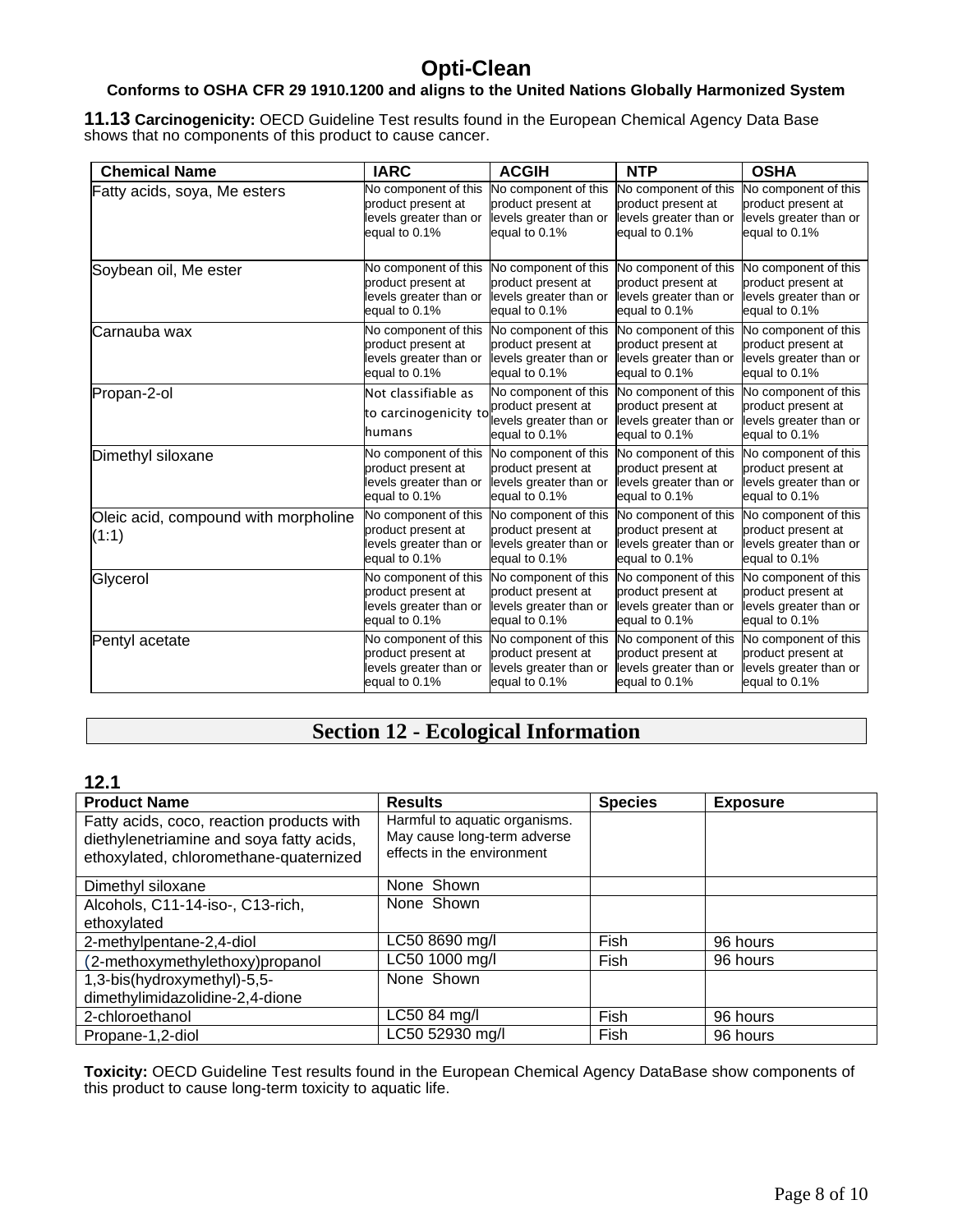#### **Conforms to OSHA CFR 29 1910.1200 and aligns to the United Nations Globally Harmonized System**

**12.2 Mobility:** Inconclusive technical data.

**12.3 Persistence/degradability:** Inconclusive technical data.

**12.4 Bioaccumulation:** Inconclusive technical data.

**12.5 Other adverse effects:** Inconclusive technical data.

## **Section 13 - Disposal Considerations**

**13.1 Disposal: DO NOT REUSE EMPTY CONTAINER!** The container should be emptied before discard. Contact a licensed contractor for detailed recommendations. Follow applicable federal, state, and local regulations.

## **Section 14 - Transport Information**

**14.1 US Transport Information Not regulated**

**14.2 IMDG Transport Information Not regulated**

#### **14.3 UN Dangerous Goods Transport Information Not regulated**

## **Section 15 - Regulatory Information**

#### **15.1 US Regulations**

**US. Toxic Substances Control Act:** All components of this product are on the TSCA Inventory or are exempt from TSCA Inventory requirements under 40 CFR 720.30.

**Toxic Release Inventory (TRI):** This product doesn't contain chemicals subject to the reporting requirements of section 313 of the Emergency Planning and Community Right-To-Know- Act of 1986 (40 CFR 372).

#### **CERCLA Hazardous Substances and corresponding RQs:** None

**SARA Community Right-to-Know Program:** All components in this blend

**Clean Water Act:** None

**Clean Air Act:** None

**OSHA:** All ingredients are regulated by 29 CFR 1910.1200.

**State Regulations**

**California prop. 65**: None